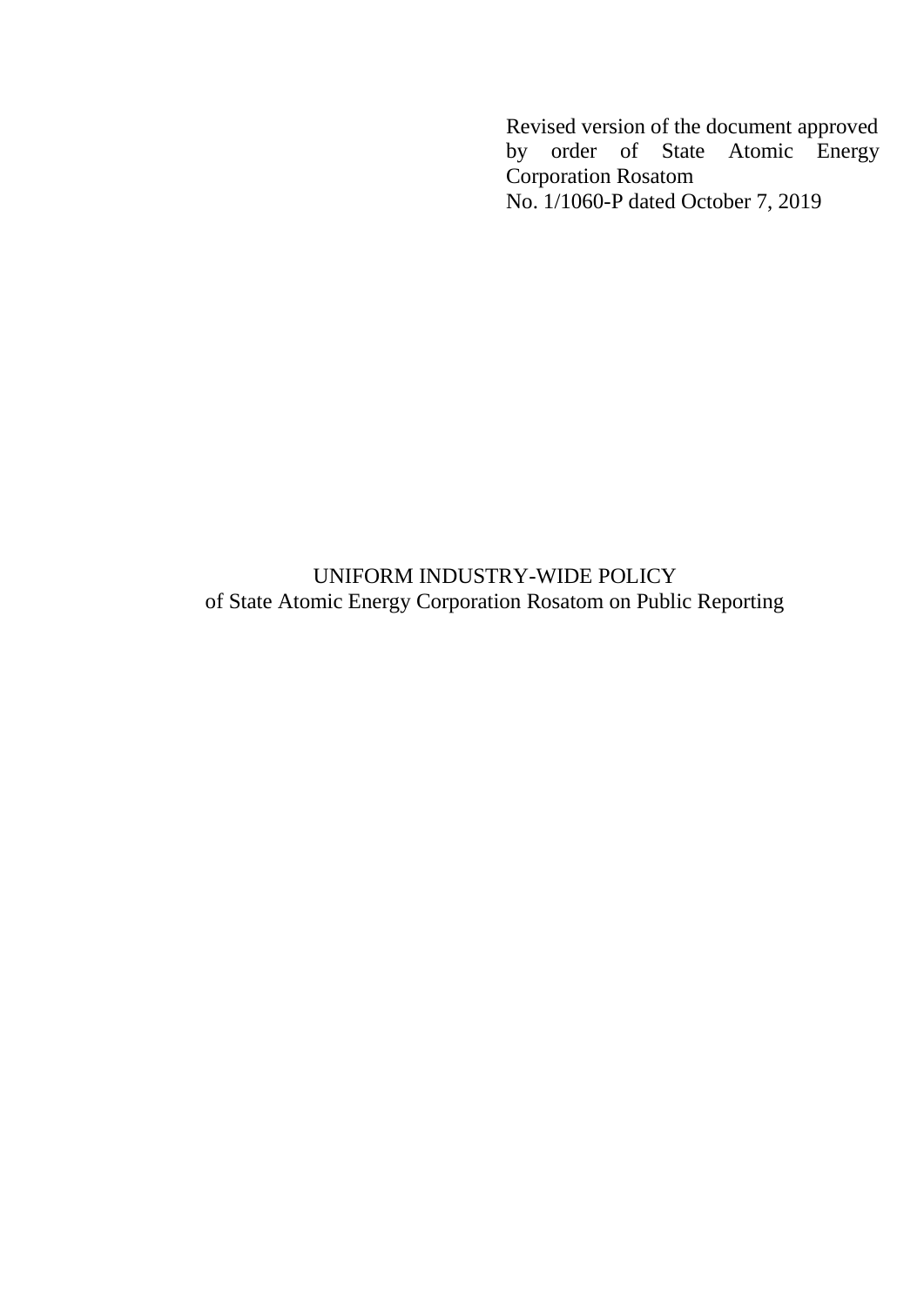# Table of Contents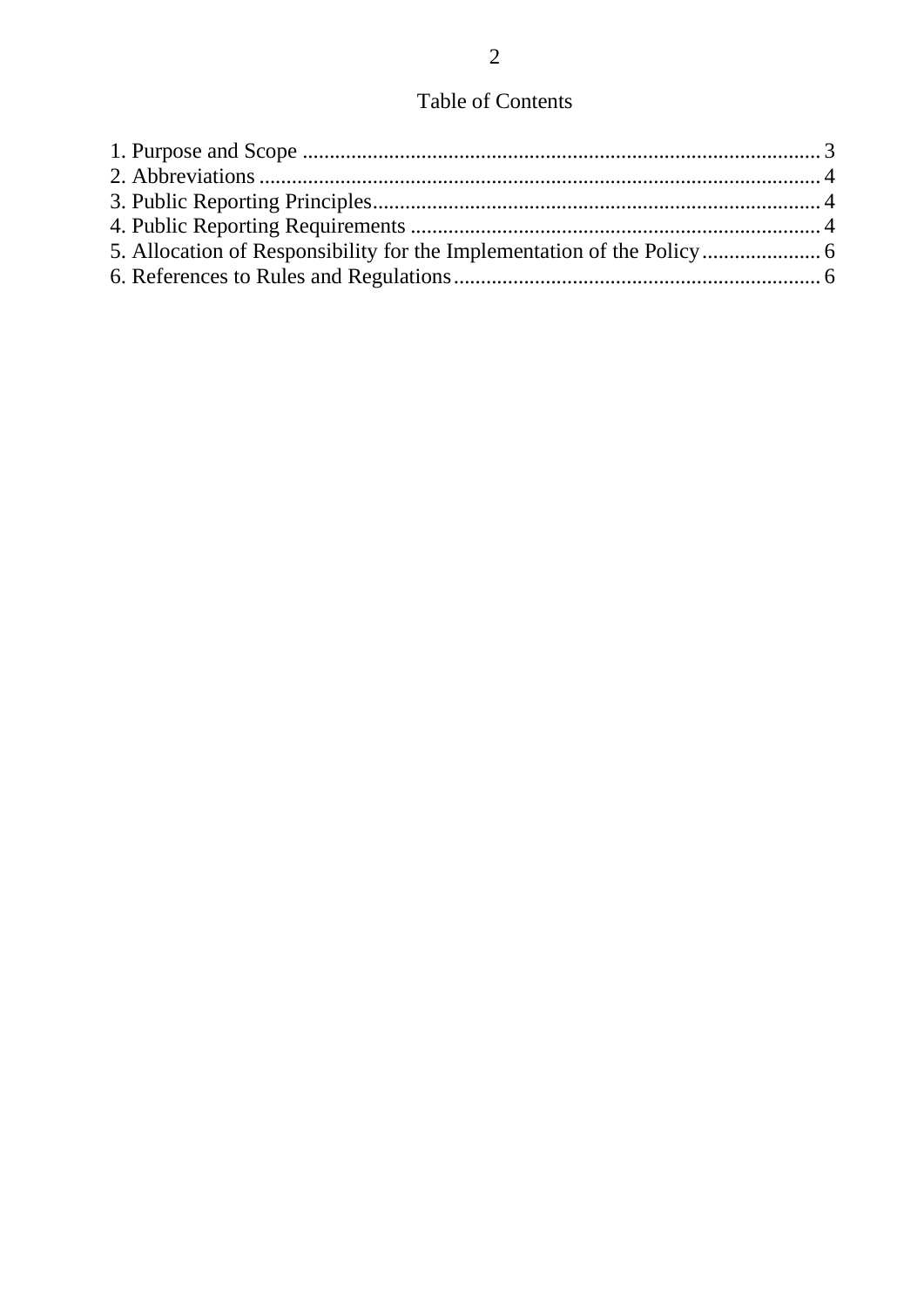#### **1. Purpose and Scope**

<span id="page-2-0"></span>1.1. The Uniform Industry-Wide Policy of State Atomic Energy Corporation Rosatom on Public Reporting (hereinafter referred to as the Corporation or ROSATOM and the Policy respectively) defines the goals of ROSATOM and its organizations in the sphere of public reporting, sets out public reporting principles and requirements and establishes responsibility for the implementation of the Policy.

1.2. This Policy has been adopted in order to:

Ensure that the operations of ROSATOM and its organizations are publicly acceptable;

Demonstrate commitment to the principles and values of sustainable development;

Enable consistent positioning of ROSATOM and its organizations;

Make ROSATOM more transparent and more competitive on the Russian and global markets;

Reduce reputational risks;

Make ROSATOM's organizations more attractive to investors.

The Policy provides a basis for the development of local regulations governing the public reporting system.

1.3. This Policy governs the following processes:

Development of the Corporation's public reporting system, which enables systematic preparation of public reports of appropriate quality;

Systematic disclosure of information concerning the operations of ROSATOM and its organizations in public reports, including the necessary stakeholder engagement measures;

Ensuring the reliability of information concerning the operations of ROSATOM's organizations that is required for the preparation of ROSATOM's public reports.

1.4. The Policy has been developed in accordance with the laws of the Russian Federation governing information disclosure by state-owned corporations and jointstock companies and with the laws imposing requirements for the protection of information constituting state secrets and trade secrets, as well as other restricted information.

1.5. The Policy applies to the Corporation and organizations involved in the preparation of its public reports.

The Policy shall be made available to the general public and shall be posted on ROSATOM's official website after the exchange of information is authorized under the established procedure.

1.6. The Director of ROSATOM's Communications Department is responsible for updating the Policy and monitoring compliance with it in accordance with the requirements of the Regulations on the System of Regulatory Documents of ROSATOM.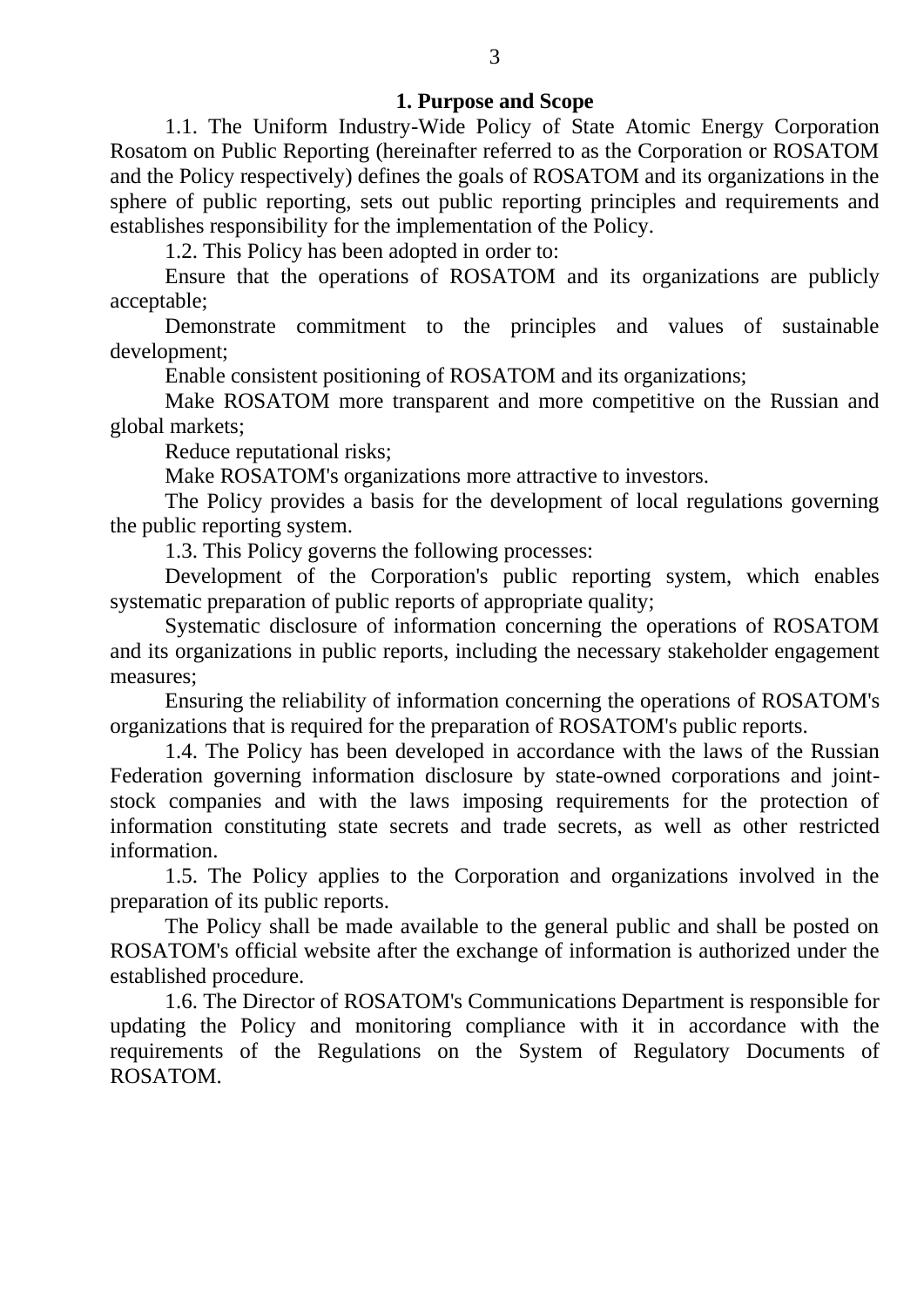### **2. Abbreviations**

The following abbreviations are used for the purposes of this Policy:

<span id="page-3-0"></span>

| Abbreviation |           | Definition                                                         |
|--------------|-----------|--------------------------------------------------------------------|
| Public       | reporting | A set of elements ensuring a high quality of public reports and    |
| system       |           | enabling their regular preparation, including local regulations on |
|              |           | public reporting, development of employees' competences            |
|              |           | required for the preparation of reporting materials,               |
|              |           | methodological support and training, and stakeholder engagement    |
|              |           | mechanisms                                                         |
| Reporting    |           | provided by ROSATOM's organizations for<br>Information             |
| materials    |           | ROSATOM's public reports                                           |

# **3. Public Reporting Principles**

To achieve the above goals, the Corporation shall ensure that:

<span id="page-3-1"></span>3.1 Material information is provided to stakeholders to the extent that enables them to gain an insight into the Corporation's performance in the reporting period, its plans and intentions, existing issues and mechanisms for addressing them, without trying to avoid the disclosure of negative information. Information disclosures in public reports shall cover not only financial and economic performance, but also other socially important aspects of ROSATOM's business in the context of sustainable development. Preparation of ROSATOM's public annual report must involve the use of public reporting indicators reflecting the organization's performance in its core business areas and in the sphere of sustainable development.

3.2. Information is reliable, and its reliability is confirmed through internal and external audit procedures.

3.3. Past, present and projected future performance, as well as different thematic blocks within the report and other corporate sources of information are interconnected (through the use of footnotes, external links and cross-references, etc.).

3.4. ROSATOM's performance can be benchmarked against that of other organizations (including on the international level), and changes in performance indicators are assessed over a period of three years or more.

3.5. Russian guidelines and international standards in the sphere of corporate reporting are used.

3.6. Stakeholder representatives are engaged in the public reporting process.

# **4. Public Reporting Requirements**

4.1. Public reports:

<span id="page-3-2"></span>Public annual report of the Corporation: a report that contains all material information about the Corporation's strategy, corporate governance, performance and future prospects and is available to an unlimited number of stakeholders. It shall be posted on ROSATOM's official website after the exchange of information is authorized under the established procedure;

Public annual report of JSC Atomenergoprom: a report that is prepared based on reporting materials comprising ROSATOM's public report and consolidates information on the performance of the civilian segment of the Russian nuclear industry. It shall be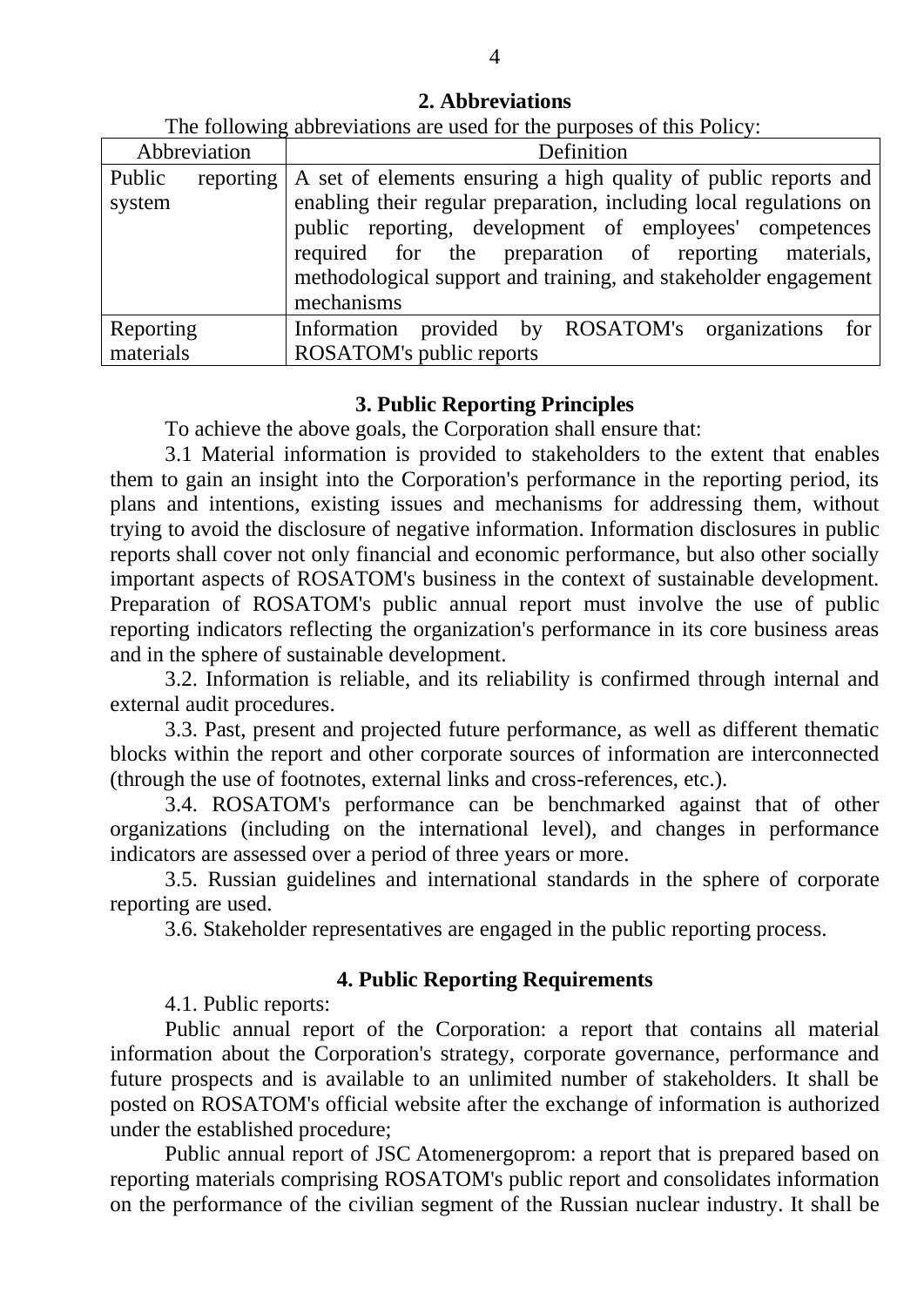posted on the official website of JSC Atomenergoprom after the exchange of information is authorized under the established procedure;

Booklet about the Corporation's business: a brochure presenting key achievements and operating results. It shall be posted on ROSATOM's official website after the exchange of information is authorized under the established procedure.

4.2. The public annual report of the Corporation shall be prepared in accordance with the requirements of the Conceptual Framework for the Development of Public Non-Financial Reporting in Russia, the International Integrated Reporting Framework, the Global Reporting Initiative (GRI) Sustainability Reporting Standards, the АА1000 AccountAbility Standards, individual requirements for the disclosure of non-financial information based on the recommendations of the Russian Union of Industrialists and Entrepreneurs for the use of basic performance indicators in corporate non-financial reports, as well as the requirements of ROSATOM's local regulations on public reporting and requirements for information disclosure related to special features of the Corporation's business stemming from the nature of the industry.

4.3. The Corporation undertakes to:

Prepare its reports in an integrated format;

Carry out a materiality assessment on an annual basis in accordance with paragraphs 3.18 – 3.29 of the International Integrated Reporting Framework (the International <IR> Framework) and the recommendations provided in GRI Standard 101;

Hold at least two dialogues as part of engagement with key stakeholders, including public consultations on the draft public annual report, in accordance with the АА1000SES Standard. The events shall be led by an independent moderator holding a certificate from international organizations: AccountAbility and/or the Global Reporting Initiative;

Following the dialogues, assume the obligation to comply with stakeholders' requests and provide stakeholders with a report on the fulfilment of the obligations in the following reporting period;

Carry out a regular assessment of the quality of public reports (expert reviews, surveys, Russian and international contests of public annual reports, communication with the expert community, etc.);

Post its reports on ROSATOM's website.

4.4. The reliability of information contained in ROSATOM's public annual report shall be confirmed by:

An auditing organization which certifies annual financial statements;

An auditing organization which certifies annual non-financial reports.

4.5. ROSATOM's organizations shall prepare reporting materials in accordance with the Public Reporting Standard of ROSATOM and the procedure for the exchange of information established in the organizations.

4.6. When preparing its public reports, the Corporation shall ensure the protection of information constituting state secrets and trade secrets, as well as other restricted information in accordance with the laws of the Russian Federation and the procedure for the exchange of information established in the Corporation.